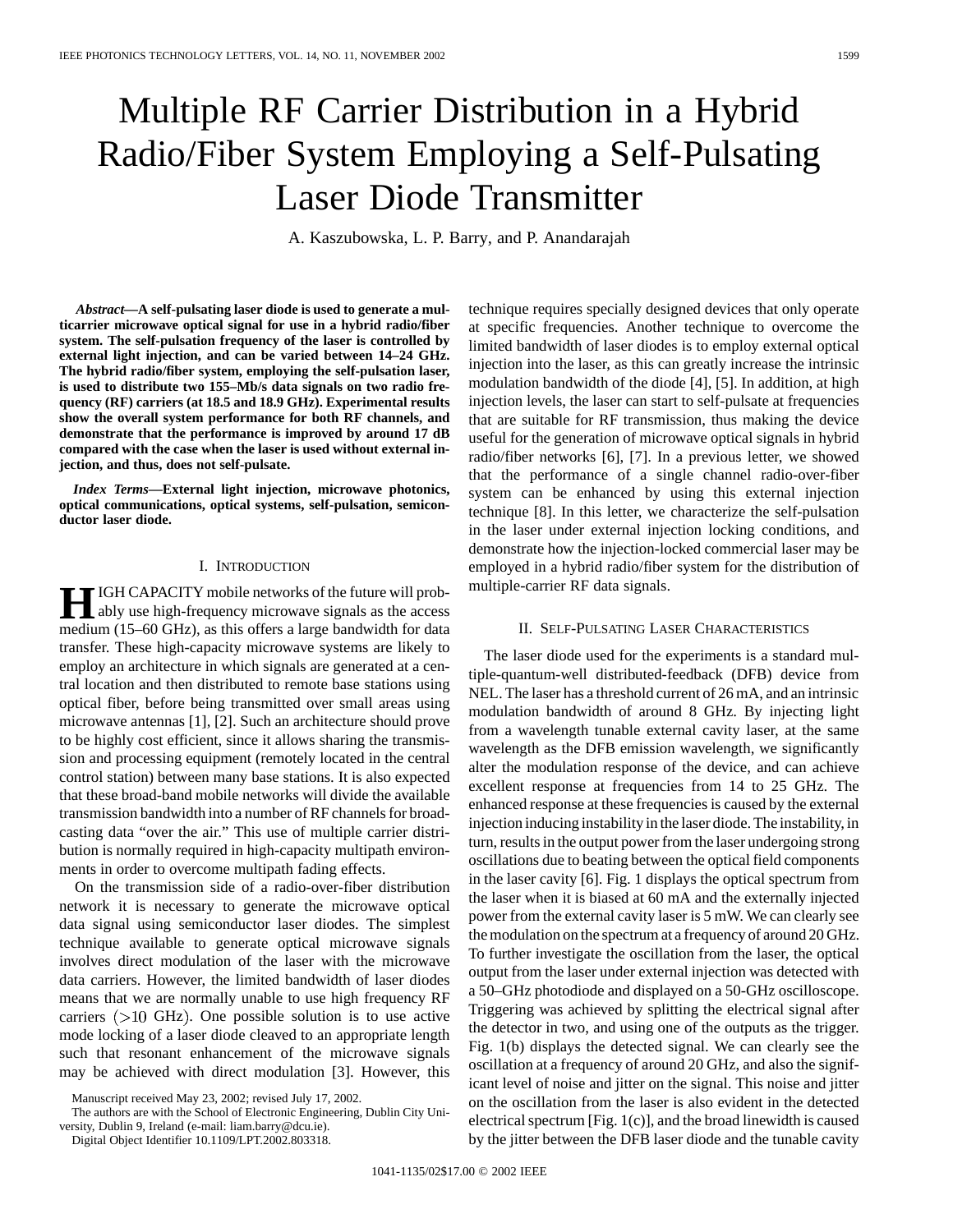

Fig. 1. (a) Optical spectrum. (b) Detected output power oscillation. (c) Electrical power spectrum of DFB laser biased at 60 mA with external injection level of 5 mW.

laser. The frequency of the oscillation from the injection-locked laser depends on the strength of the injected optical signal [6], and Fig. 2 displays how the oscillation frequency varies as a function of the injected power level. In addition, by measuring the peak-to-peak voltage of the oscillation on the oscilloscope, we have been able to determine that the optical output from the laser is 100% modulated.

## III. MULTICARRIER RADIO-OVER-FIBER SETUP

As we have stated in the introduction, future broad-band RF networks will require multicarrier microwave systems to overcome multipath fading. It will be necessary for optically fed microwave systems employing self-pulsing laser diodes to be capable of handling multiple RF carrier data signals. To demonstrate this, we have used the experimental arrangement described in Fig. 3. A 155-Mb/s nonreturn-to-zero (NRZ) data stream from an Anritsu pattern generator is initially passed through a 117-MHz low-pass filter to minimize the bandwidth of the electrical data signal, and then split in an RF coupler. The two signals are subsequently propagated through cables with a length difference of 1.5 m in order to ensure that there is no correlation between the two data channels. One of the two data streams is then mixed with an 18.5-GHz RF carrier, and the second data stream is mixed with an 18.9-GHz RF carrier, resulting in two binary phase-shift keyed (BPSK) data signals. The RF data signals are then combined together, and the resulting multicarrier microwave data signal is used to directly modulate the DFB laser diode described above. The



Fig. 2. Self-pulsation frequency from externally injected DFB laser as a function of injected power level.



Fig. 3. Experimental set up for multicarrier hybrid radio/fiber system using self-pulsating laser diode.

data signal comprising two RF carriers can be applied either to the free-running laser or to the laser diode into which light is injected from the tunable external cavity laser. In both cases, the RF data signal is combined with a dc bias current of 60 mA. The resulting optical microwave data signal from the laser is then passed through 5 km of dispersion-shifted fiber before being detected with a 50-GHz p-i-n photodiode. In a complete radio/fiber system, the detector output would be transmitted through an RF antenna to the mobile stations, however, in our experiment we have concentrated on the optical part of the system. Hence, the down conversion of the two RF carrier data signals takes place after the photodiode. To recover the two data channels simultaneously, the detected signal is split in two. One of the signals is then down converted by mixing it with the 18.5-GHz local oscillator, and the second signal is down converted by mixing it with the 18.9-GHz local oscillator. The two down-converted signals are subsequently passed through low-pass filters to ensure that only the required baseband signal is examined using the 50-GHz oscilloscope and error analyzer. Using the oscilloscope, we are able to characterize the received eye diagrams of the two 155-Mb/s data signals, and with the Anritsu error analyzer we can determine the bit-error rate (BER) of the received signals.

Fig. 4(a) displays the received eye diagrams (displayed simultaneously on the oscilloscope) of the two down-converted